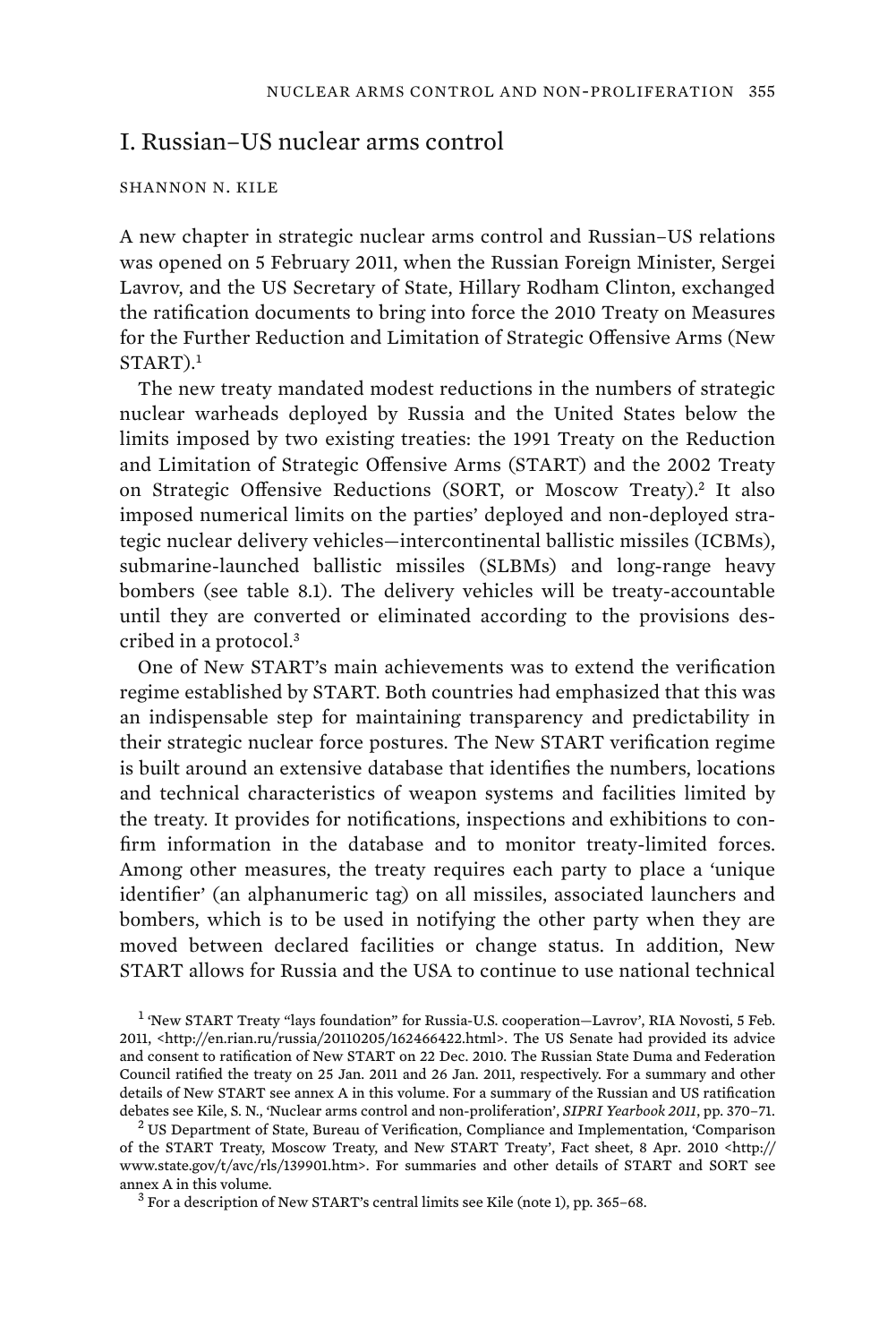| Treaty                                        | Date of<br>signature        | Date of<br>entry into<br>force                     | Total treaty-<br>accountable<br>nuclear warheads vehicles <sup>a</sup> | Total strategic<br>nuclear delivery   | Expiration<br>date                |
|-----------------------------------------------|-----------------------------|----------------------------------------------------|------------------------------------------------------------------------|---------------------------------------|-----------------------------------|
| <b>START</b><br>SORT<br>New START 8 Apr. 2010 | 31 July 1991<br>24 May 2002 | 5 Dec. $1994^b$ 6000<br>1 June 2003<br>5 Feb. 2011 | 1700-2200<br>1550                                                      | 1600<br>$\cdot$ .<br>800 <sup>e</sup> | 5 Dec. 2009<br>. .<br>5 Feb. 2021 |

**Table 8.1.** Russian–US nuclear arms reduction treaties' force limits

START = Treaty on the Reduction and Limitation of Strategic Offensive Arms; SORT = Treaty on Strategic Offensive Reductions (Moscow Treaty)

*a* These are intercontinental ballistic missiles (ICBMs), submarine-launched ballistic missiles (SLBMs) and heavy bombers

*b* In May 1992 Belarus, Kazakhstan and Ukraine became parties to START alongside Russia (as the legally recognized successor state to the Soviet Union) and the USA.

*<sup>c</sup>*SORT did not impose a numerical limit on total strategic nuclear delivery vehicles

*d* SORT, which was scheduled to expire on 31 Dec. 2012, was superseded by New START.

*e* No more than 700 may be deployed

*Source*: US Department of State, Bureau of Verification, Compliance and Implementation, 'Comparison of the START Treaty, Moscow Treaty, and New START Treaty', Fact sheet, 8 Apr. 2010, <http://www.state.gov/t/avc/rls/139901.htm>.

means (NTM), such as satellites and remote sensing equipment, to gather data about each other's strategic forces. It also provides for the parties to exchange telemetry data from up to five missile flight tests annually as a transparency and confidence-building measure.

New START's inspection provisions were simplified compared to those in START in order to reduce implementation costs. One result was that the total number of permitted annual inspections decreased under the new accord. However, individual inspections can be more comprehensive—in some cases gathering data that would have required multiple inspections under START. Under the new treaty, there are two types of short-notice on-site inspection compared to the nine different types of inspection specified in START. Each side may conduct Type 1 inspections up to 10 times annually, and Type 2 inspections up to 8 times annually, to confirm the accuracy of declared data on launchers, missiles, bombers and related facilities subject to the treaty. Type 1 inspections focus on sites with deployed and non-deployed strategic systems; Type 2 inspections focus on sites with only non-deployed strategic systems.<sup>4</sup> Type 1 inspections are also used to confirm that the number of warheads carried on deployed ICBMs and SLBMs is consistent with the numbers listed in the database. This objective reflects an important change in warhead attribution rules under New START: it permits the parties to count—through direct observation the actual number of warhead re-entry vehicles on deployed missiles ran-

 $4$  For detail of the 2 types of inspection see Kile (note 1), pp. 366–67.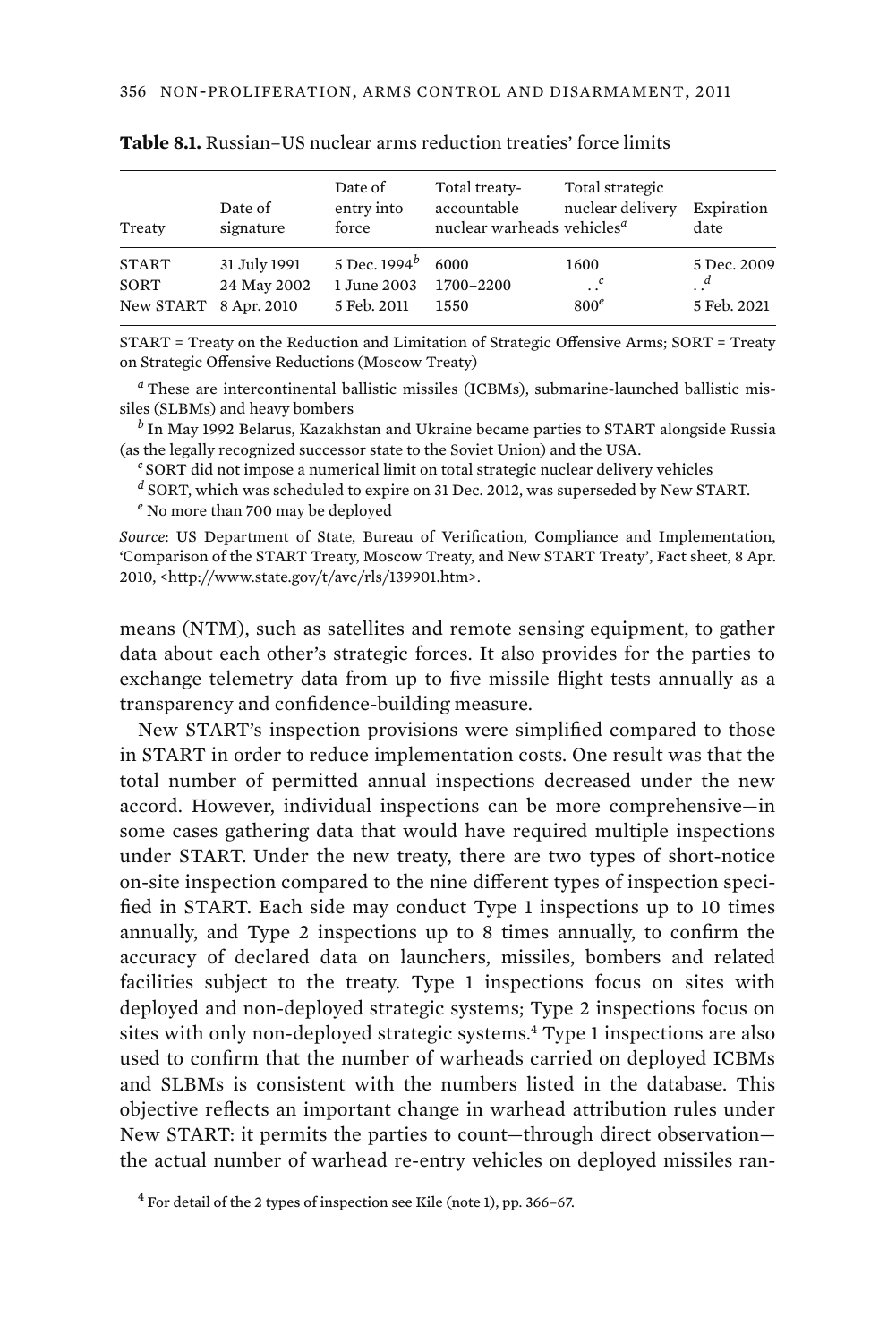|                                                                                              | Russia |                     | United States |                     |
|----------------------------------------------------------------------------------------------|--------|---------------------|---------------|---------------------|
| Category of data                                                                             |        | Feb. 2011 Sep. 2011 |               | Feb. 2011 Sep. 2011 |
| Deployed ICBMs, SLBMs and heavy bombers                                                      | 521    | 516                 | 882           | 822                 |
| Warheads on deployed ICBMs and SLBMs, and<br>warheads counted for heavy bombers <sup>a</sup> | 1537   | 1566                | 1800          | 1790                |
| Deployed and non-deployed launchers of<br>ICBMs, SLBMs and heavy bombers                     | 865    | 871                 | 1 1 2 4       | 1 0 4 3             |

**Table 8.2.** Russian and US aggregate numbers of strategic offensive arms under New START, as of 5 February 2011 and 1 September 2011

ICBM = intercontinental ballistic missile; SLBM = submarine-launched ballistic missile.

*a* Each heavy bomber, whether equipped with nuclear-armed cruise missiles or nuclear gravity bombs, is counted as carrying only 1 warhead, even though the aircraft can carry larger weapon payloads.

*Source*: US Department of State, Bureau of Arms Control, Verification and Compliance, 'New START Treaty aggregate numbers of strategic offensive arms', Fact Sheet, 1 June 2011 and 25 Oct. 2011, <http://www.state.gov/t/avc/rls/164722.htm> and <http://www.state.gov/t/avc/ rls/176096.htm>.

domly selected for inspection. START had attributed a fixed number of warheads to each ICBM and SLBM—in most cases equal to the maximum number of re-entry vehicles that the missile had been tested with—regardless of whether an individual missile carried fewer warheads.

## **Implementation of data exchanges, notifications and inspections**

On 22 March 2011 Russia and the USA completed the initial exchange of data, which was required no later than 45 days after New START entered into force, on numbers, locations and technical characteristics of the strategic arms subject to the treaty. The parties subsequently released to the public the total number of nuclear warheads carried on their respective treaty-accountable strategic nuclear delivery vehicles as well as the aggregate numbers of their deployed and non-deployed delivery vehicles (see table 8.2).

The summary of the aggregate data from the parties' second biannual exchange was publicly released in October 2011. The new data showed that the USA continued to make modest reductions in its treaty-limited forces under New START. It also revealed that Russia was already close to meeting the New START ceiling of 1550 deployed warheads to be achieved by the 2018 deadline for implementing the treaty.<sup>5</sup> However, the data did

<sup>&</sup>lt;sup>5</sup> Some US critics of New START have argued that the treaty disproportionately favoured Russia since it planned to reduce its strategic nuclear forces with or without a new treaty. See e.g. Payne, K. B., 'Postscript on New START', *National Review*, 18 Jan. 2011.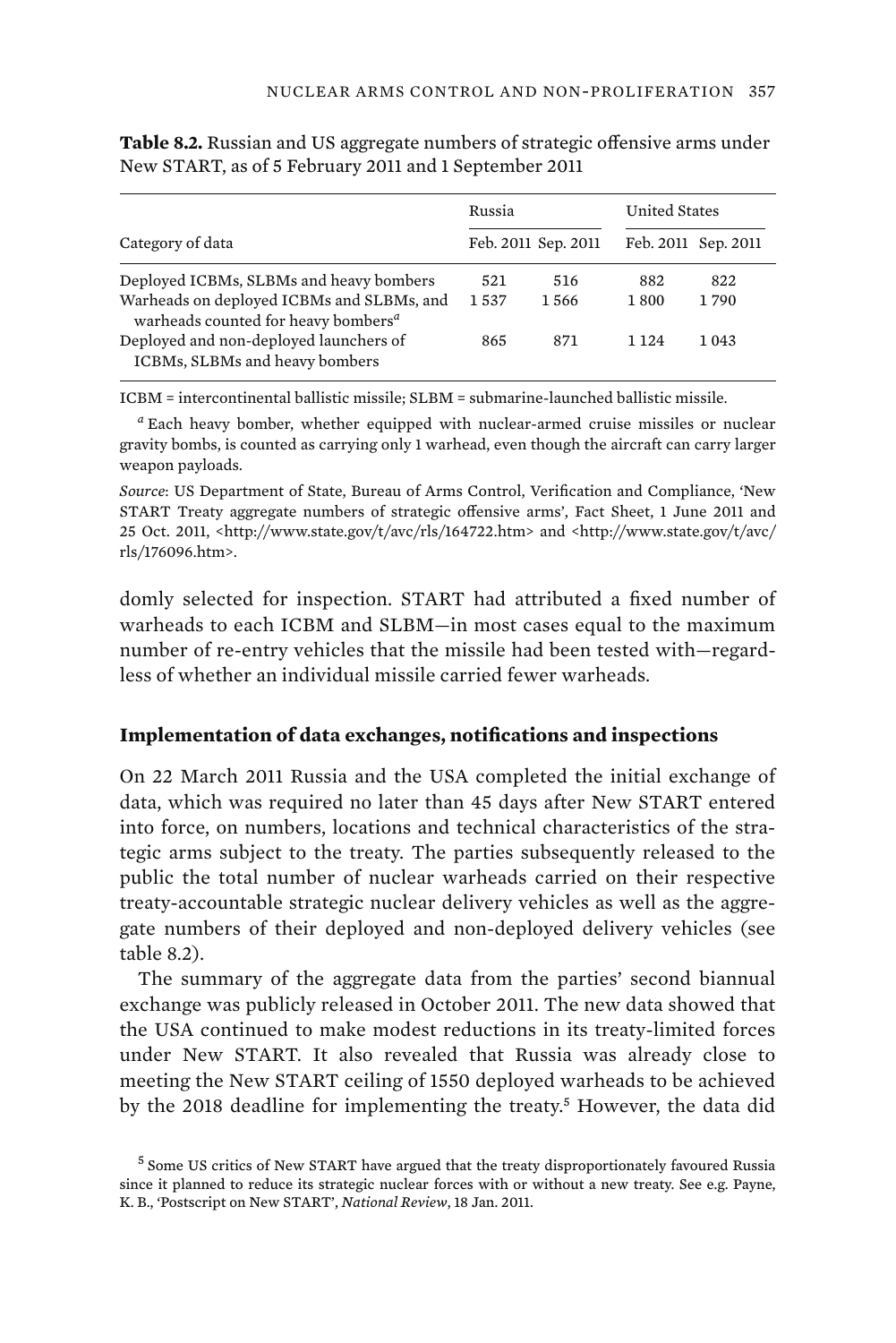not provide information about specific changes in the Russian force structure.<sup>6</sup>

The release of the aggregate treaty data highlighted a potential shortcoming in New START: the information that the parties are required to make public about their respective strategic nuclear forces is more limited, in terms of scope and level of detail, than that provided under START. The new treaty permits Russia and the USA to release detailed information about changes in their own force structures but, unlike the earlier treaty, one party may not release information on the other's strategic forces going beyond the summary of aggregate data without consent.<sup>7</sup> Following the second exchange of data the USA declassified and published information about its numbers of specific types of delivery vehicle and their locations. Russia has not indicated whether it plans to release additional data or allow the USA to do so. Several non-governmental analysts and former US defence officials have expressed concern that the restrictive public datasharing provision in New START represents a setback for efforts to promote international nuclear transparency and to build the requisite confidence for advancing a multilateral arms-reduction process.<sup>8</sup>

During 2011 the parties fulfilled other New START inspection and monitoring requirements in accordance with the schedule set out in the treaty's protocol and annexes. In March Russia showed US inspectors for the first time its new multiple-warhead RS-24 ICBM and road-mobile launcher at the production plant in Votkinsk, Udmurtia.<sup>9</sup> During the same month the USA conducted similar one-time exhibitions of its B-2A and B-1B bombers. The USA's B-1B bombers have all been converted to carry only conventional weapons. Following the exhibition to demonstrate that the bombers were not capable of employing nuclear armaments, they no longer counted against the New START limits on US forces.<sup>10</sup>

As of 5 February 2012 Russia and the USA had each conducted 18 Type 1 and Type 2 inspections—the maximum number permitted on an annual basis—at ICBM, SLBM and heavy bomber bases, storage facilities, conversion and elimination facilities, and test ranges. The Type 1 inspections

 $^6$  For detail of the changes in Russian and US strategic nuclear forces see chapter 7, sections I and II, in this volume.

 $7$  Russia and the USA have the right to release to the public data and information obtained during the implementation of the treaty following agreement within the Bilateral Consultative Commission. New START (note 1), Article VII, para. 5.

Kristensen, H. M., 'New START aggregate numbers released: first round slim picking', Federation of American Scientists (FAS), FAS Strategic Security Blog, 1 June 2011, <http://www.fas.org/ blog/ssp/2011/06/aggregatedata.php>. <sup>9</sup>

 <sup>&#</sup>x27;U.S. and Russia know location of each other's missile silos–RSVN commander', Interfax, 16 Dec. 2011.  $^{10}$  US Department of State, Bureau of Verification, Compliance and Implementation, 'New START

Treaty implementation update', Fact sheet, 5 Feb. 2012, <http://www.state.gov/t/avc/rls/183335. htm>.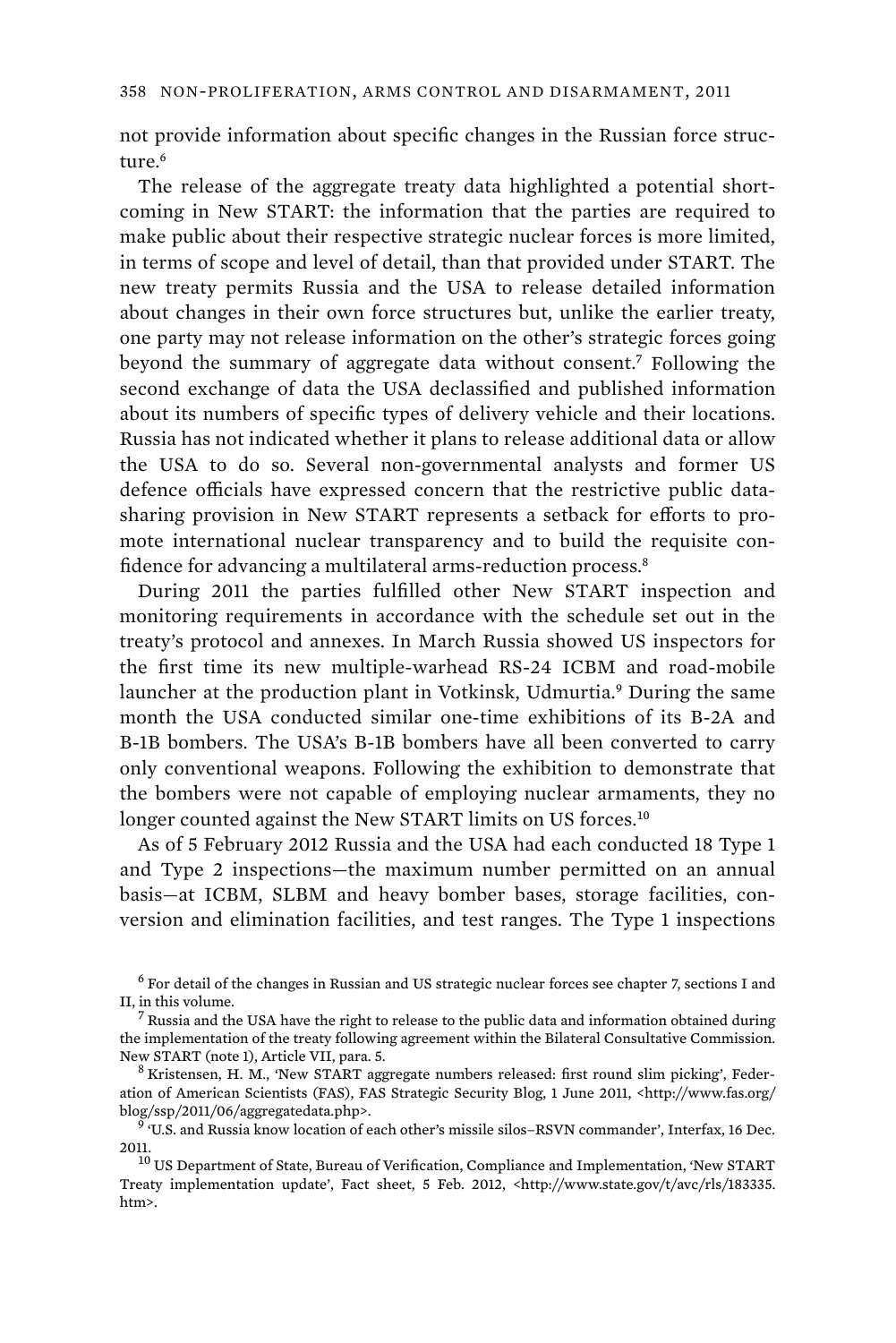used for the first time the procedures specified in the New START protocol to confirm the actual number of warheads placed on randomly selected missiles. In addition, the parties' nuclear risk-reduction centres had exchanged over 1800 notifications, including those related to the production, conversion, elimination and movement of launchers and delivery vehicles based on the 'unique identifiers' assigned to treaty-limited items.<sup>11</sup>

The notification process was also used for convening the initial meetings of the Bilateral Consultative Commission (BCC), which is the treaty's principal implementation and compliance body. The BCC has a mandate similar to that of the Joint Compliance and Inspection Commission (JCIC) under START. It is intended to resolve questions relating to treaty compliance and to adopt 'such additional measures as may be necessary to improve the viability and effectiveness of the treaty'; the BCC has the authority to amend the protocol, or its annexes, as long as the changes do not affect substantive rights or obligations under the treaty.<sup>12</sup>

Russia and the USA held the first regular biannual meeting of the BCC from 28 March to 8 April 2011.<sup>13</sup> The representatives issued two joint statements that addressed technical procedures to be used during the on-site inspection process.<sup>14</sup> The BCC's second meeting for the year was held from 19 October to 2 November 2011.<sup>15</sup> Among other topics, the two sides reportedly discussed Russia's concerns about the procedures by which the USA had converted its B-1B bombers so that the aircraft could only carry conventional weapons.<sup>16</sup>

### **New START and missile defence**

The implementation of New START proceeded apace against the background of the ongoing dispute between Russia and the USA over US plans to develop and deploy a new missile defence architecture that will include radar and missile interceptors sites in Europe. Russia has expressed con-

<sup>&</sup>lt;sup>11</sup> US Department of State (note 10).  $12$  New START (note 1), protocol, part VI; and US Department of State, Bureau of Verification, Compliance and Implementation, 'Bilateral Consultative Commission', Fact sheet, 11 Aug. 2011,  $$\rm  
13$ Russian Ministry of Foreign Affairs/0013.$  13 Russian Ministry of Foreign Affairs, 'On the first session of the Bilateral Consultative Commis-

sion under the new START Treaty', Press release, 11 Apr. 2011, <http://www.mid.ru/brp\_4.nsf/0/ 4e6295f7991faabac325786800493b29>.<br><sup>14</sup> US Department of Defense (DOD), Office of the Undersecretary of Defense for Acquisition,

Technology and Logistics, 'New START BCC joint statements', 8 Apr. 2011, <http://www.acq.osd. mil/tc/treaties/NST/BCC\_statements.htm>. 15 US Department of State, 'U.S.–Russia Bilateral Consultative Commission on the New START

Treaty', Media note, 2 Nov. 2011, <http://www.state.gov/r/pa/prs/ps/2011/11/176586.htm>. 16 Misasnikov, E., 'Developing approaches toward resolving the issue of nonstrategic nuclear

weapons', Centre for Arms Control, Energy and Environmental Studies, Paper prepared for the Roundtable 'Improving transparency on tactical nuclear weapons: building blocks for a NATO– Russia dialogue', Berlin, 17–18 Nov. 2011, <http://www.armscontrol.ru/pubs/en/em231111.html>.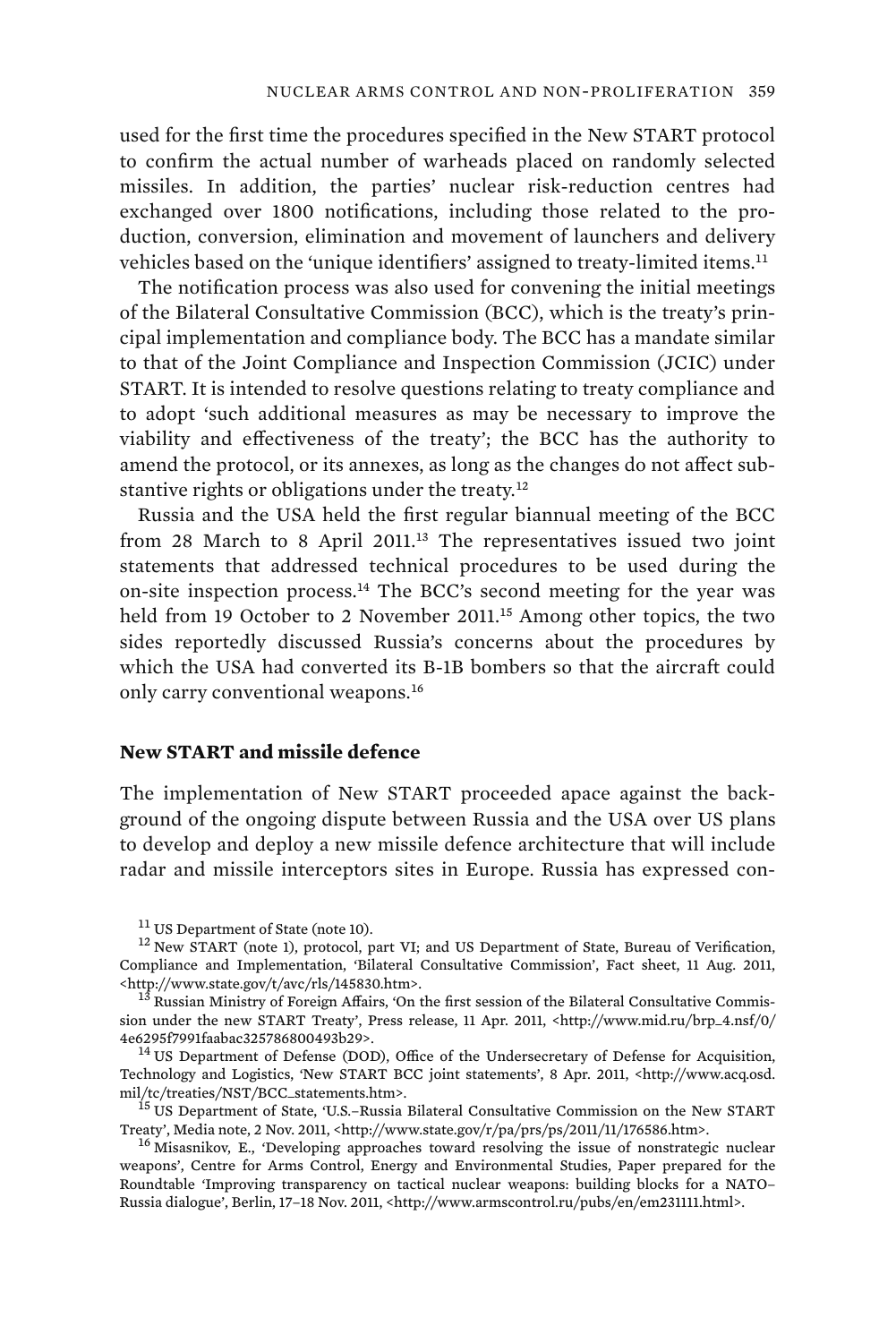cern that the USA's European Phased Adaptive Approach (EPAA) to missile defence would increase the capabilities of US and North Atlantic Treaty Organization (NATO) missile defences in a way that could threaten Russia's strategic nuclear deterrent.<sup>17</sup> The EPAA envisions the deployment, in four phases, of approximately 500 interceptor missiles on more than 40 ships and at two European land bases (one in Poland and one in Romania), as well as a radar based in Turkey, by the beginning of the 2020s.<sup>18</sup> The USA has insisted that the system's architecture is designed to provide protection for US forces, allies and partners in Europe against ballistic missile threats from the Middle East, in particular from Iran, and is not directed against Russia.

During 2011 the discussions between Russia and the USA and its NATO allies on missile defence cooperation made little progress. At a meeting of the heads of state and government of the NATO–Russia Council held in November 2010, NATO and Russia had agreed to pursue missile defence cooperation, including a joint missile threat assessment.<sup>19</sup>

Russia proposed establishing a sector-based joint missile defence system in which each side (Russia and NATO) would be fully responsible for its own zone and would have control over any decision to launch interceptor missiles.<sup>20</sup> In contrast, the USA and its NATO allies favoured the creation of two independent missile interceptor systems that could form the basis for Russian–NATO cooperation. The proposed cooperation could include exchanging missile early-warning and tracking information and setting up a joint data 'fusion' centre. The new body would allow NATO and Russian officers to have simultaneous access to missile launch data from sensors in NATO countries and Russia.<sup>21</sup>

Following NATO's rejection of its proposal, Russia intensified its call for the USA to provide legally binding guarantees that the EPAA system would not be directed against Russia's strategic nuclear forces. Russia also reportedly wanted an agreement that would limit the total number of new missile interceptors as well as place restrictions on the speed and deployment locations of the interceptors. Russian officials warned that the unrestrained qualitative and quantitative build-up of Western missile defences could be

 $17$  For a technical assessment of the EPAA's implications for Russia's strategic deterrent see Butt, Y. and Postol, T., *Upsetting the Reset: The Technical Basis of Russian Concern over NATO Missile Defense*, Federation of American Scientists (FAS) Special Report no. 1 (FAS: Washington, DC, Sep.

<sup>2011.</sup>  $^{18}$  See Arms Control Association, 'The phased adaptive approach at a glance', Fact sheet, June 2011, <http://www.armscontrol.org/factsheets/Phasedadaptiveapproach>. 19 NATO–Russia Council, Joint statement, Lisbon, 20 Nov. 2011, <http://www.nato.int/cps/en/

natolive/news\_68871.htm>.<br><sup>20</sup> Bogdanov, K., 'European missile defenses and Russia's last warning', RIA Novosti, 7 Oct. 2011,

<sup>&</sup>lt;http://en.rian.ru/analysis/20111007/167474493.html>. 21 Collina, T. Z., 'Missile defense cooperation stalls', *Arms Control Today*, vol. 41, no. 5 (July/Aug.

<sup>2011).</sup>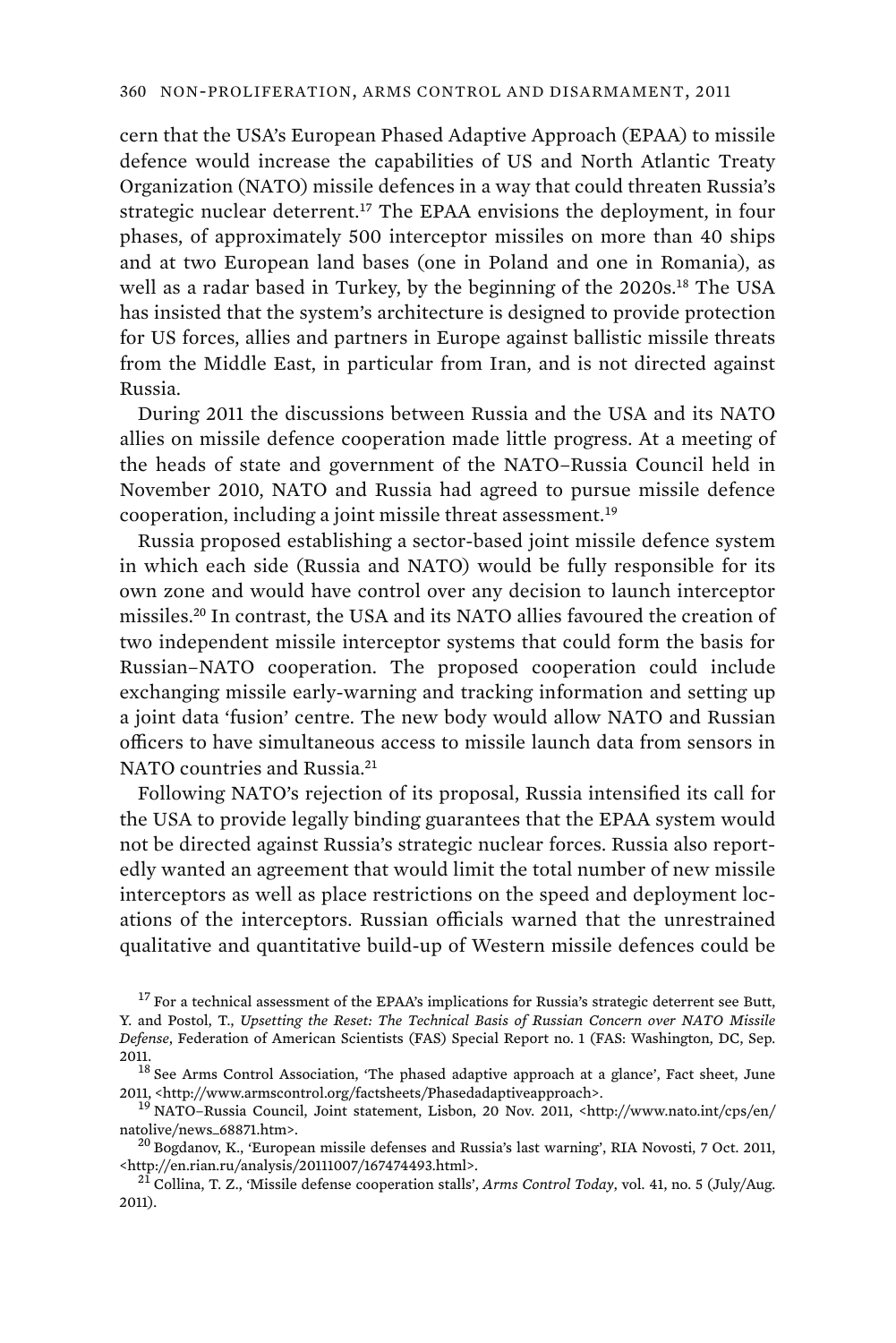regarded by Russia as an exceptional event under Article 14 of New START, whereby Russia has the right to withdraw from the treaty.<sup>22</sup>

The parties made little progress during the year towards reaching a compromise formula for settling the missile defence dispute. On 23 November Russian President Dmitry Medvedev warned in a nationally televised speech that Russia was losing patience with the impasse in bilateral and multilateral talks on missile defence and reserved 'the right to discontinue further disarmament and arms control measures'.<sup>23</sup> He also outlined a number of possible Russian military and diplomatic responses if the USA and NATO moved forward with plans for a missile defence system that did not adequately address Russia's concerns. At a meeting of the NATO– Russia Council held on 8 December 2011 and attended by NATO foreign ministers and their Russian counterpart, the officials showed little willingness to modify their established positions on missile defence in order to break the diplomatic impasse.<sup>24</sup>

### **Next steps after New START**

In addition to the long-running dispute over missile defence, Russia and the USA continued to disagree about the focus and timing of the next steps in bilateral arms control. These disagreements primarily concerned two categories of nuclear weapon that are not subject to constraints under New START or other legally binding instruments: non-strategic (or tactical) nuclear weapons and warheads that are held in storage or otherwise not deployed.

During 2011 the USA renewed its call for the two sides to begin new talks aimed at limiting their non-strategic nuclear weapon inventories. Russia is believed to maintain a considerably larger stockpile of such weapons than the USA. On 3 February US President Barrack Obama informed the US Senate, pursuant to a provision added to the New START ratification resolution by Republican senators, that the administration's next arms control goal was to begin talks with Russia within one year on limiting stockpiles of non-strategic nuclear weapons.<sup>25</sup> US officials emphasized that addressing tactical nuclear weapons would require close coordination with

<sup>22</sup> 'Russia "disappointed" by U.S. failure to provide missile guarantees', RIA Novosti, 16 May 2011,  $\frac{\text{th}}{23}$  Office of the President of Russia, 'Statement in connection with the situation concerning the  $\frac{23}{2}$  Office of the President of Russia, 'Statement in connection with the situation concerning the

NATO countries' missile defence system in Europe', 23 Nov. 2011, <http://eng.kremlin.ru/news/ 3115>.<br> $^{24}$  Presto, S., 'NATO, Russia remain at odds over missile shield', Voice of America, 8 Dec. 2011,

<sup>&</sup>lt;http://www.voanews.com/english/news/europe/NATO-Russia-Still-at-Odds-Over-Missile-Shield-135258238.html>. 25 US Senate, Resolution of advice and consent to ratification, Senate Treaty Document 111-5,

<sup>22</sup> Dec. 2010, <http://www.state.gov/t/avc/rls/153910.htm>.